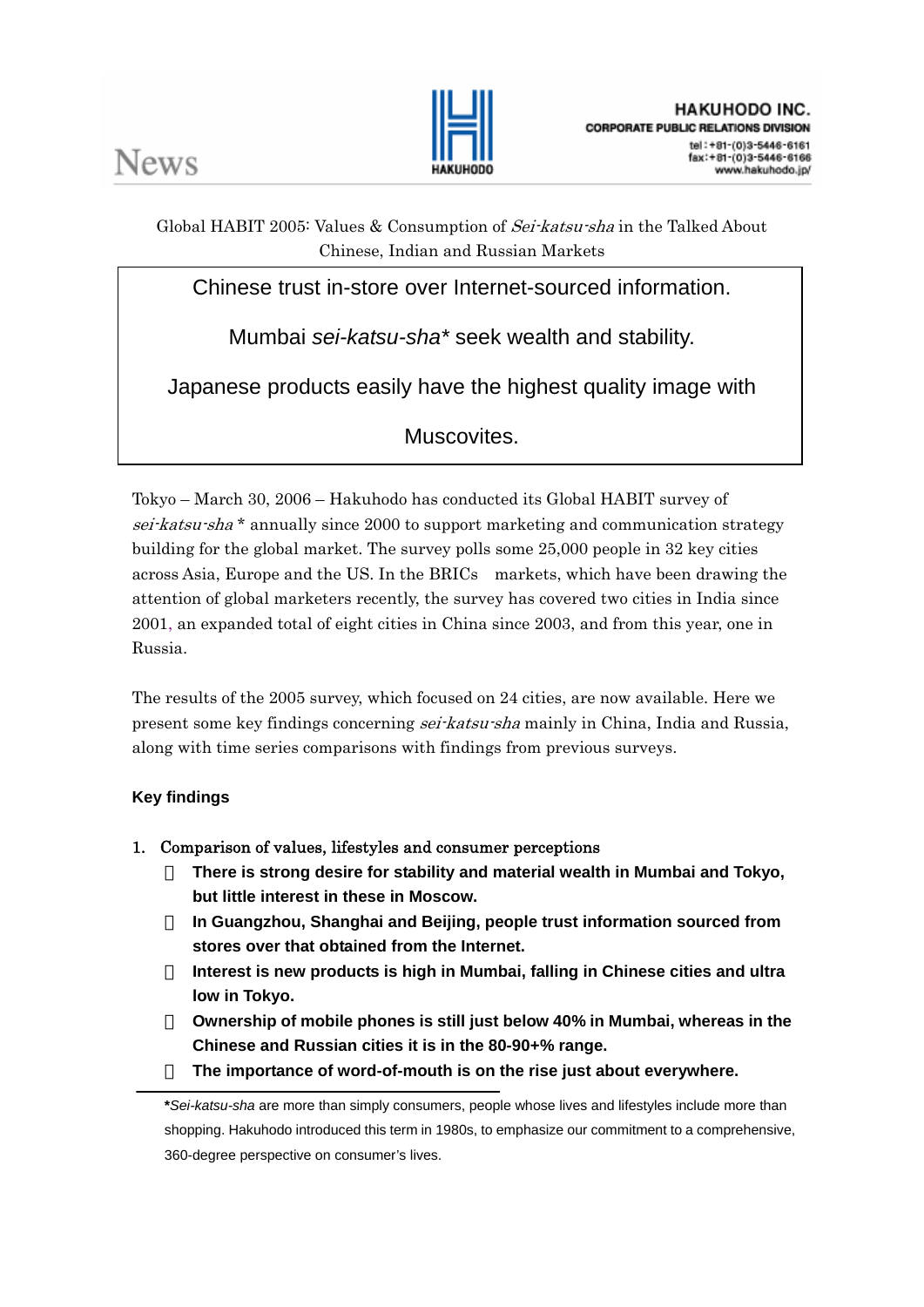#### 2. Comparison of images of products made in different countries

・ **Around the world, and particularly in Moscow, Japanese products have an image of being high quality and having an established reputation.**  Korean products get high praise in the Chinese cities for being **smart/fashionable and having a pioneering/innovative image, whereas Japanese products are in top in Moscow.** 

Japanese products are seen as being expensive, but good valued for money. **In Guangzhou, Shanghai and Beijing, people have pride in the value for money of local (Chinese) products.** 

#### Contact:

Corporate Public Relations Division Ushio Hirasawa: USHIO.HIRASAWA@hakuhodo.co.jp Mariko Fujimoto: MARIKO.FUJIMOTO@hakuhodo.co.jp Tel: +81-(0)3-5446-6161 Fax: +81-(0)3-5446-6166

Research & Development Division

Kenji Onodera KENJI.ONODERA@hakuhodo.co.jp Kazuko Takatsuki KAZUKO.TAKATSUKI@hakuhodo.co.jp Tel: +81-(0)3-5446-6153 Fax: +81-(0)3-5446-6190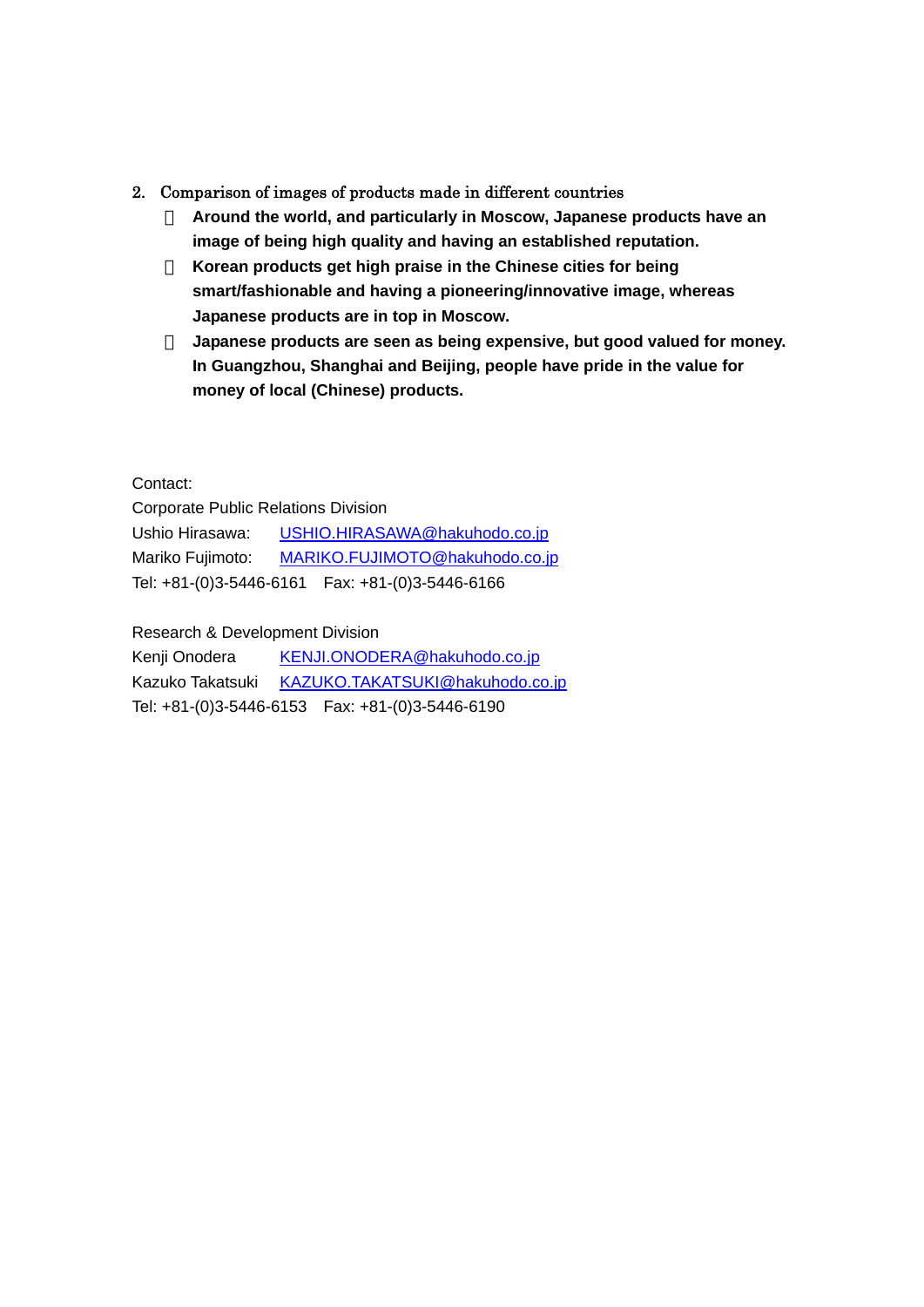### Key findings

- 1. Comparison of values, lifestyles and consumer perceptions
- **There is strong desire for stability and material wealth in Mumbai and Tokyo, but little interest in these in Moscow**

Although people in Mumbai and Tokyo seek both stability and material wealth, there is little interest in material wealth in Guangzhou, Shanghai and Beijing, and in Moscow, there appears to be almost no interest in material wealth at all.



# ・ **In Guangzhou, Shanghai and Beijing, people trust information sourced from stores over that obtained from the Internet**

People in Guangzhou, Shanghai and Beijing place more stock in information they obtain from stores than that they gather on the Internet. This likely stems from the fact that the Internet is restricted in China, whereas companies actively market their products in stores. Conversely, residents of Tokyo are more skeptical of both of these as data sources than people in other cities.

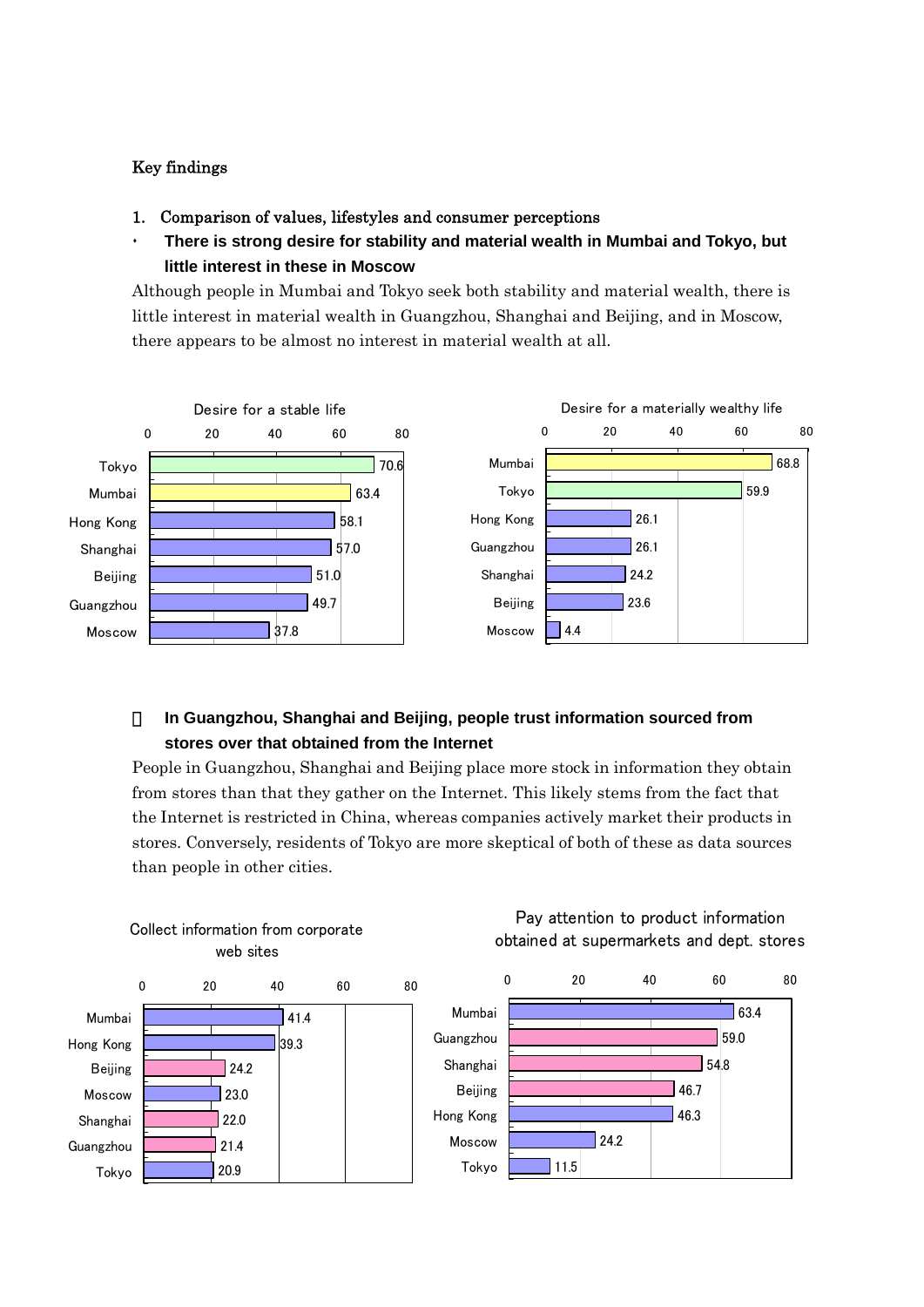# Interest is new products is high in Mumbai, falling in Chinese cities and ultra **low in Tokyo**

Comparing results from 2001, 2003, and 2005, the desire to try out new products as soon as they come out has shot up to over 60% in Mumbai, a growing market. In contrast, this desire, which was in the 30–40% range in the three Chinese cities in 2001, has dropped to well below 20% in this short time. This growing disinterest in new products perhaps indicates that the market starting to reach maturity. Tokyo, at just over 10%, showed particularly low interest in new products.



## **Ownership of mobile phones is still below 40% in Mumbai, whereas in the Chinese and Russian cities it is in the 80-90+% range**

Ownership of mobile phones is rising each year in the three Chinese cities, topping more than 80% in 2005. In places like Hong Kong and Moscow, ownership is over 90%, showing that mobile phones are now necessities for people in many cities. In Mumbai, however, while numbers are increasing, at a little over 35%, owners are still in the minority.

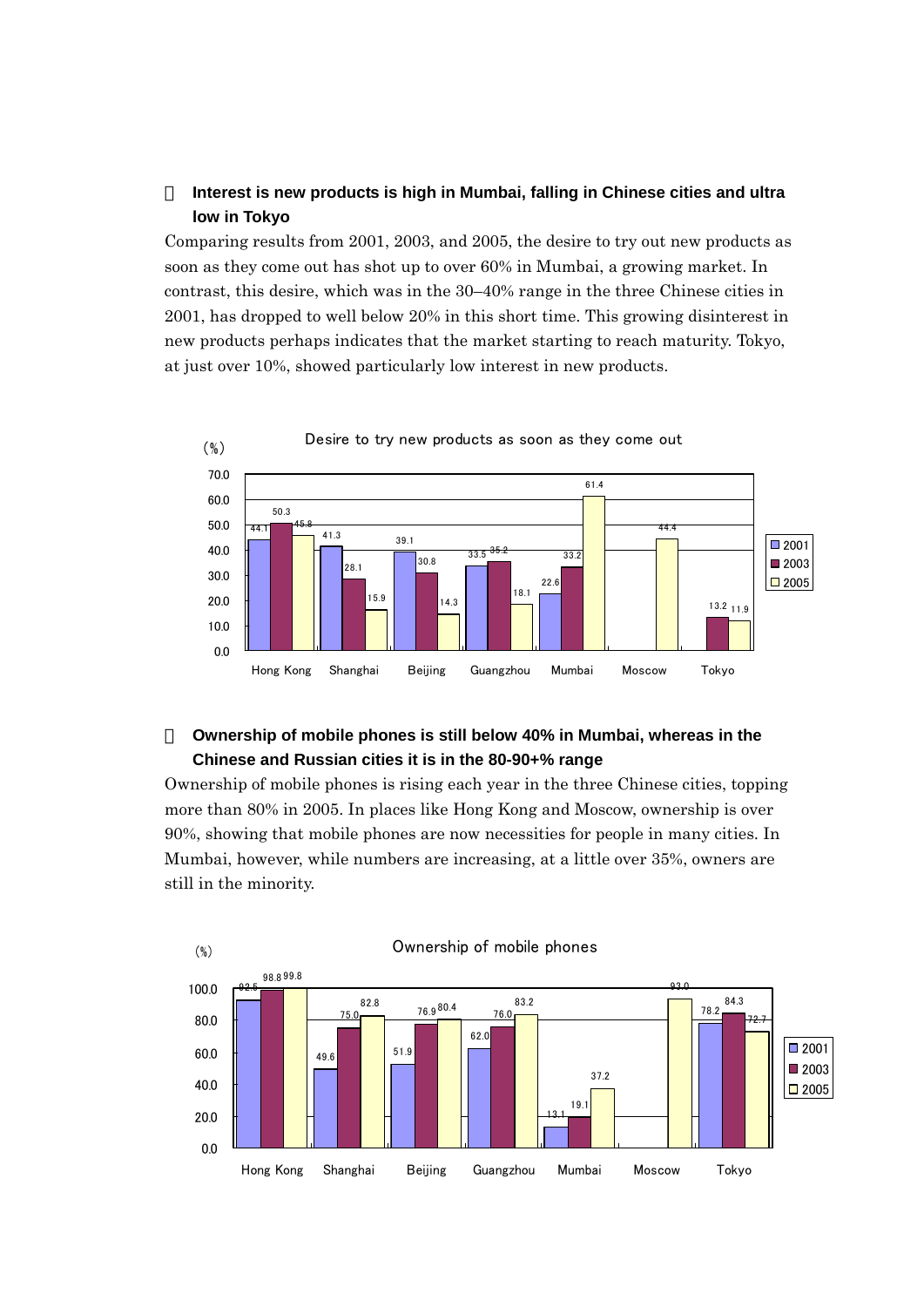・ **The importance of word-of-mouth is on the rise just about everywhere**  Word-of-mouth, which has been drawing attention recently as a marketing tool, is also increasingly seen as an important means of passing on information by ordinary people in nearly every city surveyed. The world over, the Internet and mobile phones have been spreading, expanding the place of sending and receiving information on a personal level, and heightening the importance of word-of-mouth for many.



#### Word-of-mouth is an important means of passing on information (%)

#### Comparison of images of products made in different countries

How people view the image of products made in each country is something that has repercussions for the corporate image of companies from those countries as well. In comparing responses between the cities, we see that while Japanese products continue to lead worldwide in terms of quality and having an established reputation, in the three Chinese cities Korean products are seen as the most fashionable and pioneering, and in terms of value-for-money, local (Chinese) products are rated higher than those made in Japan.

 **Around the world, and particularly in Moscow and Hong Kong, Japanese products have an image of being high quality and having an established reputation** 

|            |                 |          | Excellent quality/features |          |                 | Established reputation |          |                 |          |           |
|------------|-----------------|----------|----------------------------|----------|-----------------|------------------------|----------|-----------------|----------|-----------|
|            | Japanese        | Korean   | Chi nese                   | US       | Eur opean       | Japanese               | Korean   | Chi nese        | US       | Eur opean |
|            | products        | products | products                   | products | products        | products               | products | products        | products | products  |
| Bei j i ng | 624             | 23.8     | 30.5                       | 27.0     | 32 7            | 40.8                   | 19.6     | 21.2            | 28.8     | 27.9      |
| Shanghai   | 51.9            | 23.5     | 18.5                       | 41.0     | 40.5            | 30.6                   | 200      | 18 <sub>2</sub> | 37.3     | 32.9      |
| Guangzhou  | 52 <sub>5</sub> | 27.0     | 33.4                       | 39.4     | 39.2            | 35.7                   | 26.1     | 26.3            | 34.6     | 33.4      |
| Hong Kong  | 77.5            | 31.5     | 9.8                        | 59.6     | 65.9            | 76.9                   | 34.3     | 9.5             | 59.5     | 68.8      |
| Mumbai     | 41.6            | 25.0     | 23.2                       | 26.2     | 29.2            | 19.2                   | 15.2     | 15.6            | 19.0     | 15.2      |
| Moscow     | 80.6            | 19.8     | 4.6                        | 25.0     | 52 <sub>2</sub> | 66.2                   | 21.6     | 7.4             | 35.0     | 53.6      |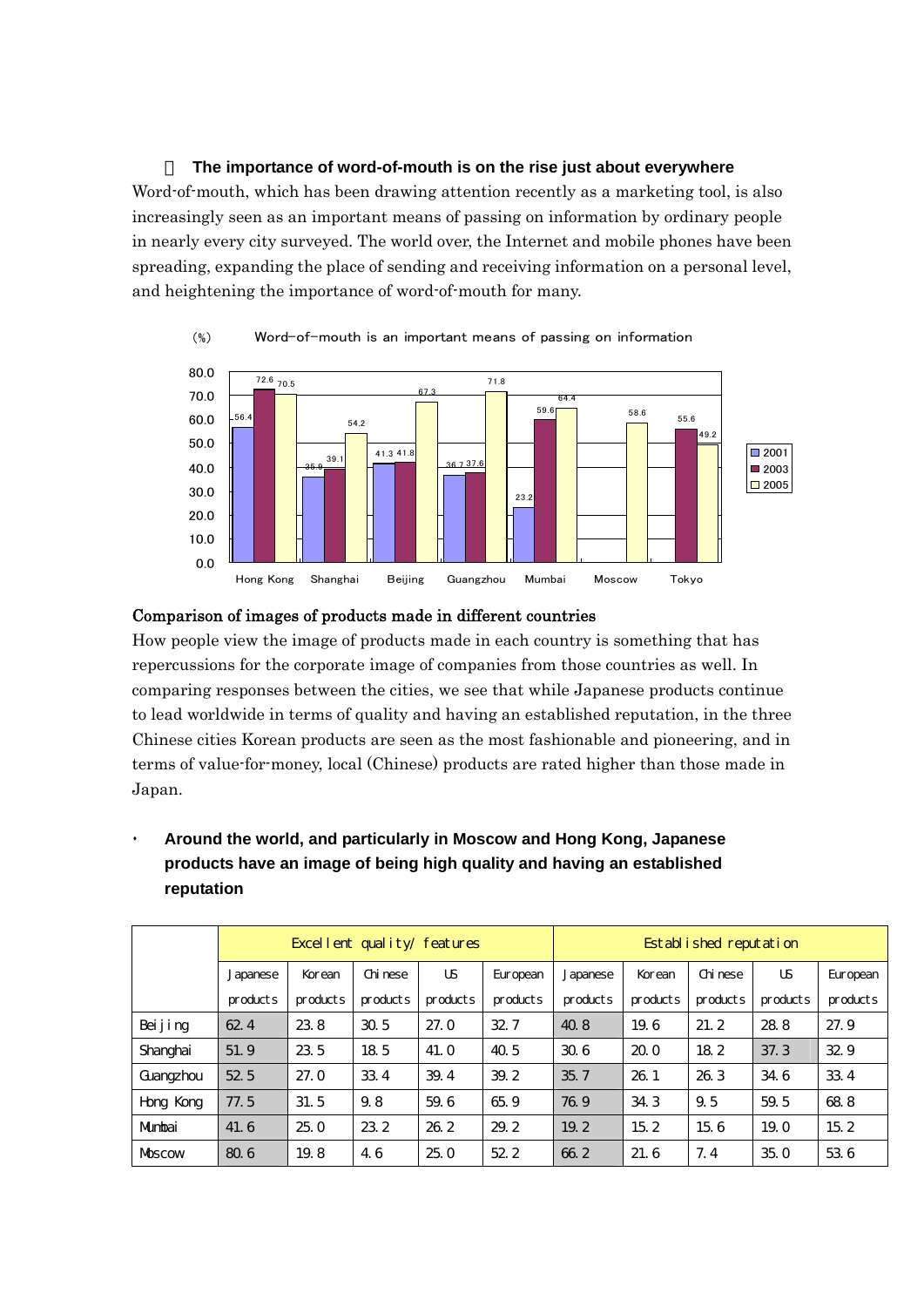**Korean products get high praise in the Chinese cities for being smart/fashionable and having a pioneering/innovative image, whereas Japanese products are in top in Moscow** 

|            | Smart/ fashionable image |          |          |          |           | Pioneering/innovative image |          |          |                 |           |
|------------|--------------------------|----------|----------|----------|-----------|-----------------------------|----------|----------|-----------------|-----------|
|            | Japanese                 | Korean   | Chi nese | US       | Eur opean | Japanese                    | Korean   | Chi nese | US              | Eur opean |
|            | products                 | products | products | products | products  | products                    | products | products | products        | products  |
| Bei j i ng | 220                      | 39.7     | 11.3     | 328      | 26.2      | 19.7                        | 31.4     | 30.4     | 27.2            | 26.4      |
| Shanghai   | 326                      | 36.7     | 15.9     | 27.9     | 28.4      | 32 <sub>2</sub>             | 30.3     | 29.3     | 24.7            | 24.3      |
| Guangzhou  | 328                      | 35.5     | 17.8     | 35.4     | 37.8      | 24.7                        | 328      | 300      | 27.9            | 24.6      |
| Hong Kong  | 77.3                     | 56.5     | 5.9      | 23.0     | 37.6      | 54.8                        | 57.6     | 35.8     | 30.5            | 29.8      |
| Mumbai     | 17.4                     | 15.0     | 13.4     | 220      | 16.4      | 21.0                        | 15.6     | 17.0     | 220             | 17.6      |
| Moscow     | 51.0                     | 24.8     | 9.4      | 34.6     | 45.8      | 360                         | 20.2     | 11.0     | 12 <sub>0</sub> | 15.0      |

 **Japanese products are seen as being expensive, but good valued for money. In Guangzhou, Shanghai and Beijing, people have pride in the value for money of local (Chinese) products** 

|            | Expensi ve |          |                 |          |                 | Val ue<br>for<br>noney |          |          |          |                 |
|------------|------------|----------|-----------------|----------|-----------------|------------------------|----------|----------|----------|-----------------|
|            | Japanese   | Korean   | Chi nese        | US       | Eur opean       | Japanese               | Korean   | Chi nese | US       | Eur opean       |
|            | products   | products | products        | products | products        | products               | products | products | products | products        |
| Bei j i ng | 37.2       | 21.0     | 60              | 46.8     | 37.7            | 188                    | 17.1     | 61.7     | 9.8      | 10 <sub>o</sub> |
| Shanghai   | 21.8       | 13.9     | 4.3             | 48.9     | 43.4            | 16.1                   | 23.6     | 55.0     | 86       | 81              |
| Guangzhou  | 44.9       | 27.4     | 10 <sub>o</sub> | 48.3     | 47.1            | 6.4                    | 20.4     | 44.4     | 8.7      | 7.7             |
| Hong Kong  | 54.4       | 65       | 1.0             | 53.0     | 69.3            | 38.0                   | 37.6     | 26.8     | 21.8     | 22.9            |
| Mumbai     | 28.0       | 15.0     | 126             | 33.4     | 18 <sub>2</sub> | 30.6                   | 17.8     | 17.8     | 224      | 20.8            |
| Moscow     | 44. O      | 4.4      | Q <sub>2</sub>  | 38.8     | 41.2            | 39.4                   | 35.4     | 14.6     | 15.2     | 300             |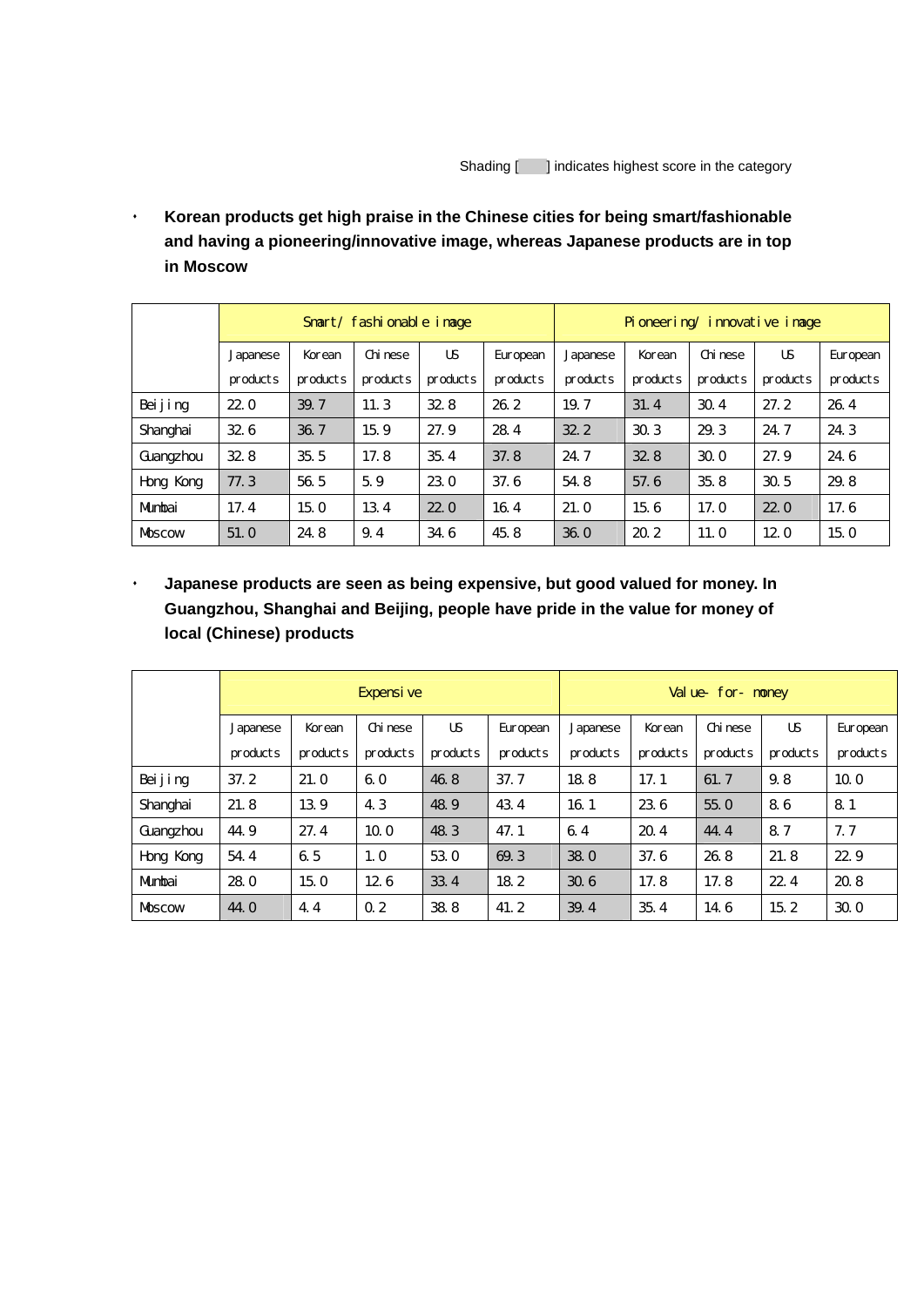# Outline of Global HABIT 2005

 $\ddot{\phantom{0}}$ 

| Cities: | China (Shanghai/ Beijing/ Guangzhou/ Dalian/ Shenyang/ Wuhan/ Chengdu/<br>Fuzhou), Hong Kong, Taiwan (Taipei), Thailand (Bangkok), Korea (Seoul),<br>Singapore, Malaysia (Kuala Lumpur), Philippines (Metro Manila), Indonesia<br>(Jakarta), Vietnam (Ho Chi Minh City), India (Delhi, Mumbai), France (Paris),<br>Germany (Frankfurt), Russia (Moscow), Japan (Tokyo, Osaka).                                                                                                        |
|---------|---------------------------------------------------------------------------------------------------------------------------------------------------------------------------------------------------------------------------------------------------------------------------------------------------------------------------------------------------------------------------------------------------------------------------------------------------------------------------------------|
|         | *Surveys prior to 2004 included USA (New York, Los Angeles, Chicago), UK<br>(London), Germany (Berlin), Italy (Milan), Australia (Sydney).                                                                                                                                                                                                                                                                                                                                            |
|         | <b>Respondents:</b> 500-800 males/females aged 15-54 in each city. In Japan, the total sample<br>size for Tokyo and Osaka was $5,000$ . Total $n=21,534$ . Respondents in<br>non-Japanese cities were screened for household income and those with<br>mid-high incomes selected. In China, the minimum monthly income was<br>1,500 RMB; in Hong Kong, 13,000 HKD; in India, 7,000 INR; in Russia,<br>20,000 RUB).                                                                     |
|         | In addition to the above, additional samples were taken from 1,221 "Chinese"<br>power sei-katsu-sha" (males and females aged 25–44 with monthly household<br>incomes of at least 6,000 RMB) in Shanghai, Beijing, and Guangzhou. From<br>2005, respondents in four of the Chinese cities (Shanghai, Beijing,<br>Guangzhou, Chengdu) were also polled on more than 100 lifestyle issues<br>(including fashion, food, housing, social life, work, life) for the China Teiten<br>Survey. |
| Method: | Visit interviews (Asia (excl. Japan & Hong Kong), Europe); individual<br>interviews at central location (Hong Kong), mailed questionnaire and visit<br>interviews (Japan).                                                                                                                                                                                                                                                                                                            |

# # #